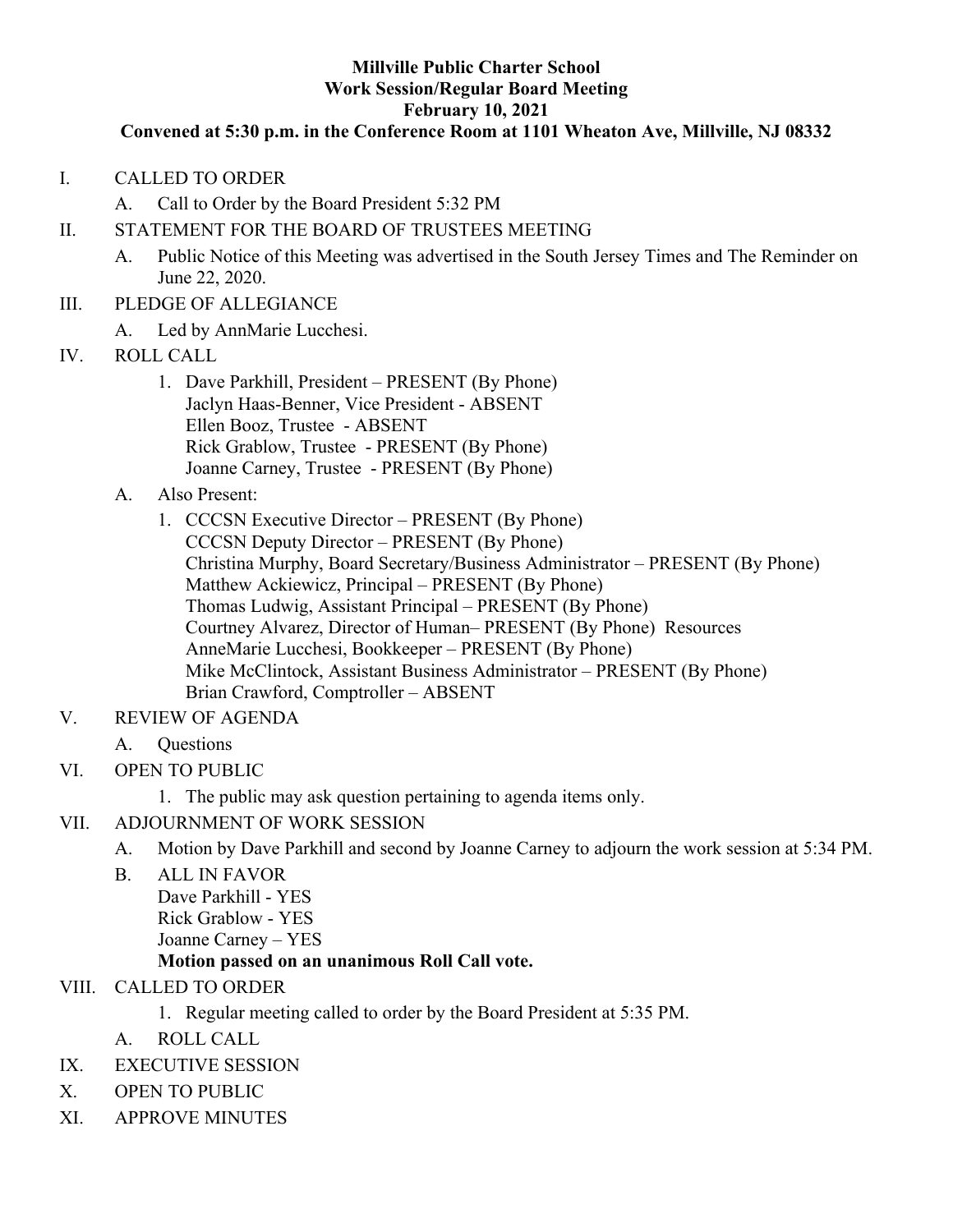- A. Motion by Rick Grablow and second by Dave Parkhill to approve the Minutes of the Regular and Executive session meetings held on January 13, 2021.
- B. ROLL CALL Dave Parkhill - YES Rick Grablow - YES Joanne Carney – YES **Motion passed on an unanimous Roll Call vote.**
- XII. OLD BUSINESS
- XIII. FINANCE
	- A. Motion by Dave Parkhill and second by Rick Grablow to approve items 1 through 10 under Finance.
		- 1. Recommend approval of line item transfers for the Month of January 2021. (Backup L-1)
		- 2. Recommend the approval of the Board Secretary's Reports in accordance with 18A: 17-36 and 18A: 17-9 for the month of January 201. The Board Secretary certifies that no line item account has been over expended in violation of N.J.A.C. 6A: 23A - 16.10(c) 3 and that sufficient funds are available to meet the district's financial obligations for the remainder of the fiscal year which the board is now certifying.(Backup materials L-2)
		- 3. Recommend the approval of the Treasurer's Report in accordance with 18A: 17-36 and 18A: 17-9 for the month of January 2021. The Treasurer's Report and the Secretary's Reports are in agreement for the month of January 2021.(Backup materials L-3)
		- 4. Recommend approval of the bills as attached in the amount of \$373,686.53 (Back-up L-4)
		- 5. Recommend approval of the following payrolls (Backup L-5):
			- January 15, 2021 \$72,412.35 January 31, 2021 - \$80,314.56
		- 6. Approve the Board of Education Certification pursuant to N.J.A.C. 6A:23A-16.10(c) 3, we certify that after review of the secretary's monthly financial reports (appropriations section) and upon consultation with the appropriate district officials, that to the best of our knowledge, no major account or fund has been over expended and that sufficient funds are available to meet the district's financial obligations for the remainder of the fiscal year.
		- 7. Recommend to approve the expense reclassification reports for January 2021. (Backup L-6)
		- 8. Recommend to approve and accept the FY2020 Comprehensive Annual Financial Report with no findings, as attached.
		- 9. To approve the SEMI Waiver for FY2021-2022 as attached. (Back-up L-8)
		- 10. To approve Brookfield Academy to provide home instruction services at a rate of \$25/hour as attached. (Back-up L-9)

### B. ROLL CALL

Dave Parkhill - YES Rick Grablow - YES Joanne Carney – YES

### **Motion passed on an unanimous Roll Call vote.**

### XIV. POLICY UPDATES

- A. Motion by Rick Grablow and second by Joanne Carney to approve items 1 under Policy. 1. First reading of the policies as attached for Policy Alert 222. (Back-up POL-1)
- B. ROLL CALL

Dave Parkhill - YES Rick Grablow - YES Joanne Carney – YES